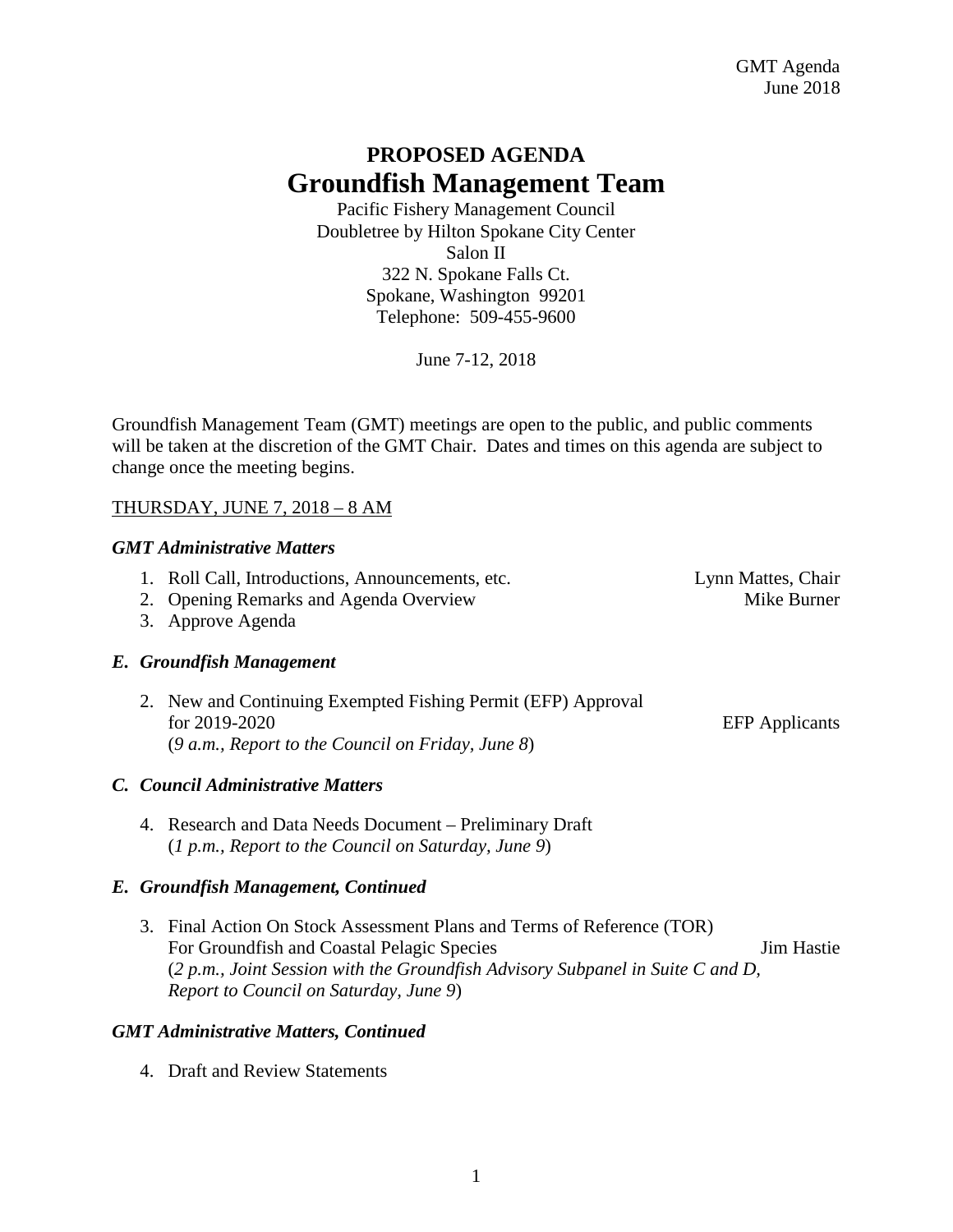#### FRIDAY, JUNE 8, 2018 – 8 AM

#### *GMT Administrative Matters, Continued*

5. Review Statements (*8 a.m.*)

#### *E. Groundfish Management, Continued*

- 4. Final Action to Adopt Management Measures for 2019-2020 Fisheries (*9 a.m., Report to the Council on Sunday, June 10*)
- 5. Inseason Adjustments Final Action (*1 p.m., Report to the Council on Wednesday, June 13*)

#### *GMT Administrative Matters, Continued*

6. Draft and Review Statements

# SATURDAY, JUNE 9, 2018 – 8 AM

### *GMT Administrative Matters, Continued*

7. Review Statements (*8 a.m.*)

#### *E. Groundfish Management, Continued*

4. Final Action to Adopt Management Measures for 2019-2020 Fisheries (*9 a.m., Joint Session with the Groundfish Advisory Subpanel in Suite C and D*)

#### *GMT Administrative Matters, Continued*

8. Draft and Review Statements

# SUNDAY, JUNE 10, 2018 – 8 AM

#### *GMT Administrative Matters, Continued*

9. Draft and Review Statements (*8 a.m.*)

#### *E. Groundfish Management, Continued*

5. Inseason Adjustments – Final Action (*3:30 p.m., Joint Session with the Groundfish Advisory Subpanel in Suite C and D*)